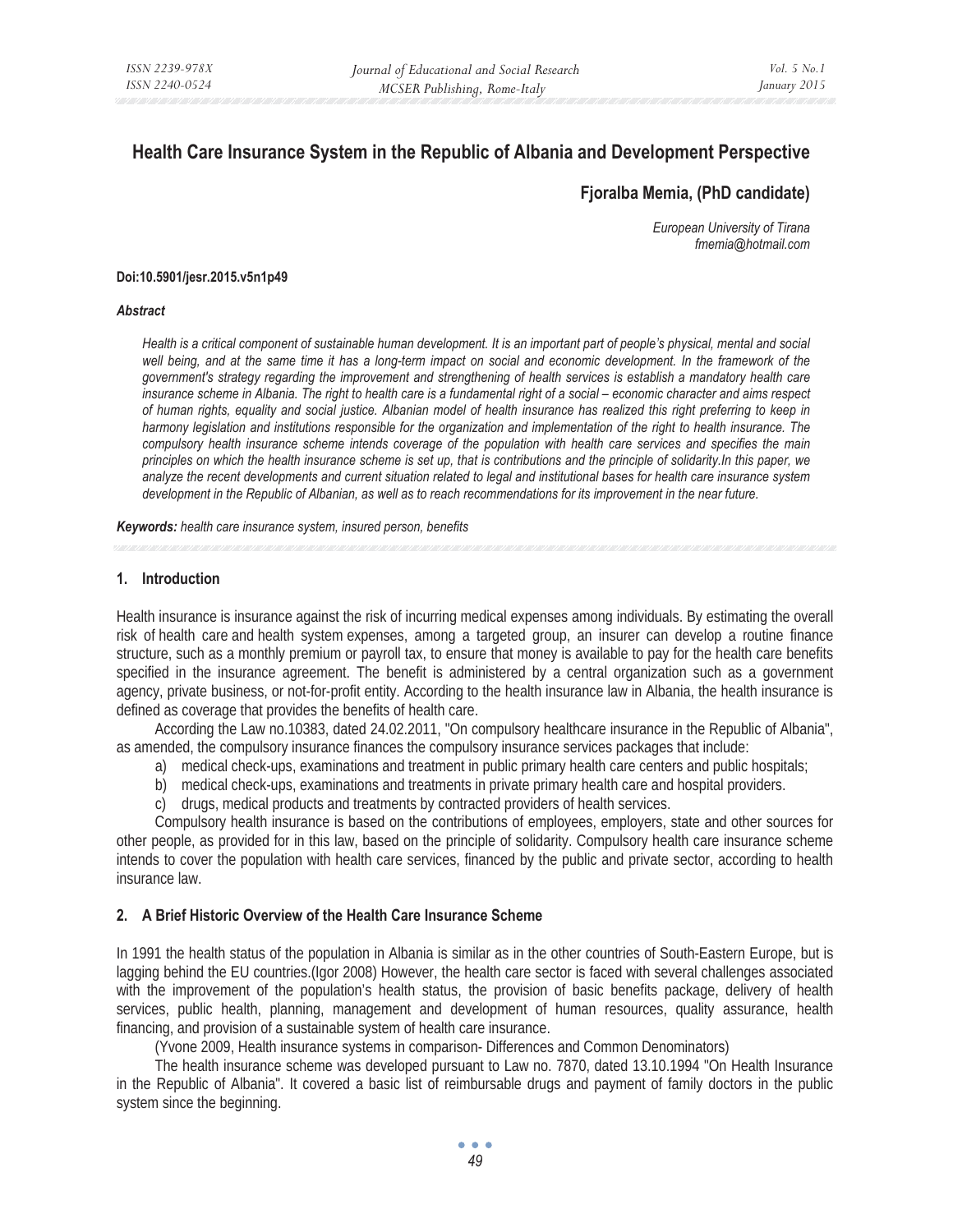| ISSN 2239-978X | Journal of Educational and Social Research | Vol. 5 No. 1 |
|----------------|--------------------------------------------|--------------|
| ISSN 2240-0524 | MCSER Publishing, Rome-Italy               | January 2015 |
|                |                                            |              |

Thus, after the enforcement of the scheme under Law No. 7870 dated 13.10.1994, health insurance covered only a fraction of the price of medicines and service costs by a GP or family doctor. In 2002, after the amendements introduced to Law 8961 dated 24.10.2002, the specialist doctor, health care nurses were included in this coverage for all insured. In 2004, Law no. 9207 dated 15.3.2004 provided for the extension of the scheme in unique and tertiary examination services and medical consultations. In 2005, the law no. 9368 dated 7.4.2005, was amended and it included coverage of tertiary unique medical treatments into the scheme. The another change, which actually completes the extension of the scheme was introduced by the Law no. 10043 dated 22.12.2008 under which mandatory health insurance cover also hospital health services.

As the scheme evolved gradually, the number of services it covered was enhanced until it passed from undifferentiated financing to payment for health services packages.Health insurance scheme model in the Republic of Albania is Bismarck scheme,(OECD health 2008) which is based on mandatory and voluntary contributions, as well as funding from the state budget.

Economically active population pays health insurances, while state budget funds (which come from general taxation) cover inactive population and categories in need, something that indicates that the scheme is based on the principle of solidarity. (Law no.7870, 1994)

Health insurance scheme is based on the model of the single payer, which is the Compulsory Healthcare Insurance Fund that manages the scheme in compliance with healthcare national policies.

## **3. Ongoing and Planned Health Care Insurance Reforms**

There are three key development challenges and opportunities for the Albanian health insurance sector:

- Achieving sound public expenditure management, especially through an increased emphasis on extra budgetary institutions which includes the HIF;
- Assuring undisrupted delivery of health services in the context of decentralization;
- Guaranteeing the quality, efficiency and access to health services.(World Bank Report 2009)

In order to meet the demands for high quality accessible health care, the National Health Care Strategy recently adopted by the Government has launched the following basic priorities in the health sector: improvement of the population health status, increased efficiency and efficacy of the health care system through institutional and structural reforms in the health care provision, modernization of public health care system according to the EU standards, improved planning of the human resource base in the health sector and introduction of quality assurance system, and last but not the least, reforming healthcare financing by introducing stronger accountability and transparency and linking the financing to better healthcare outcomes.

In this context the Albanian parliament approval the Law No. 10383 dated 24.02.2011 "On compulsory health insurances in Albania ". (This law, have enforced two years after its publication in the Official Gazette)**.**According this law, The Compulsory Health Care Insurance Fund is only autonomous public body that provides and manages the provision of mandatory health care insurance in the Republic of Albania. The Fund is a specialized financial organization that manages the health care insurance scheme in coordination with national health care policies established by the Ministry of Health. The Fund is not a health institution. Although the Fund is obliged to execute the strategy of the Ministry of Health, it is entitled to develop management plans in the field of health insurance. But, it has to report to the Ministry of Health as far as their implementation is concerned.

#### **4. The Principles and Subject of Health Insurance Scheme in Albania**

The right to health insurance of citizens is included in the group of economic and social rights in the Constitution. This right is a positive one just like most of the rights that are part of this group.(Constitution of the Republic of Albania 1998) This conclusion is arrived based on the reference made by constitutional provisions when it conditions the application of this right to a special law which shall establish rules and its application procedure. Compulsory healthcare insurance scheme aims at health care coverage of the population through the following principles:

- Mandatory and voluntary insurance;
- Solidarity;
- Equal access for all citizens;
- Efficiency and quality in health care service financing;
- Free choice of the doctor: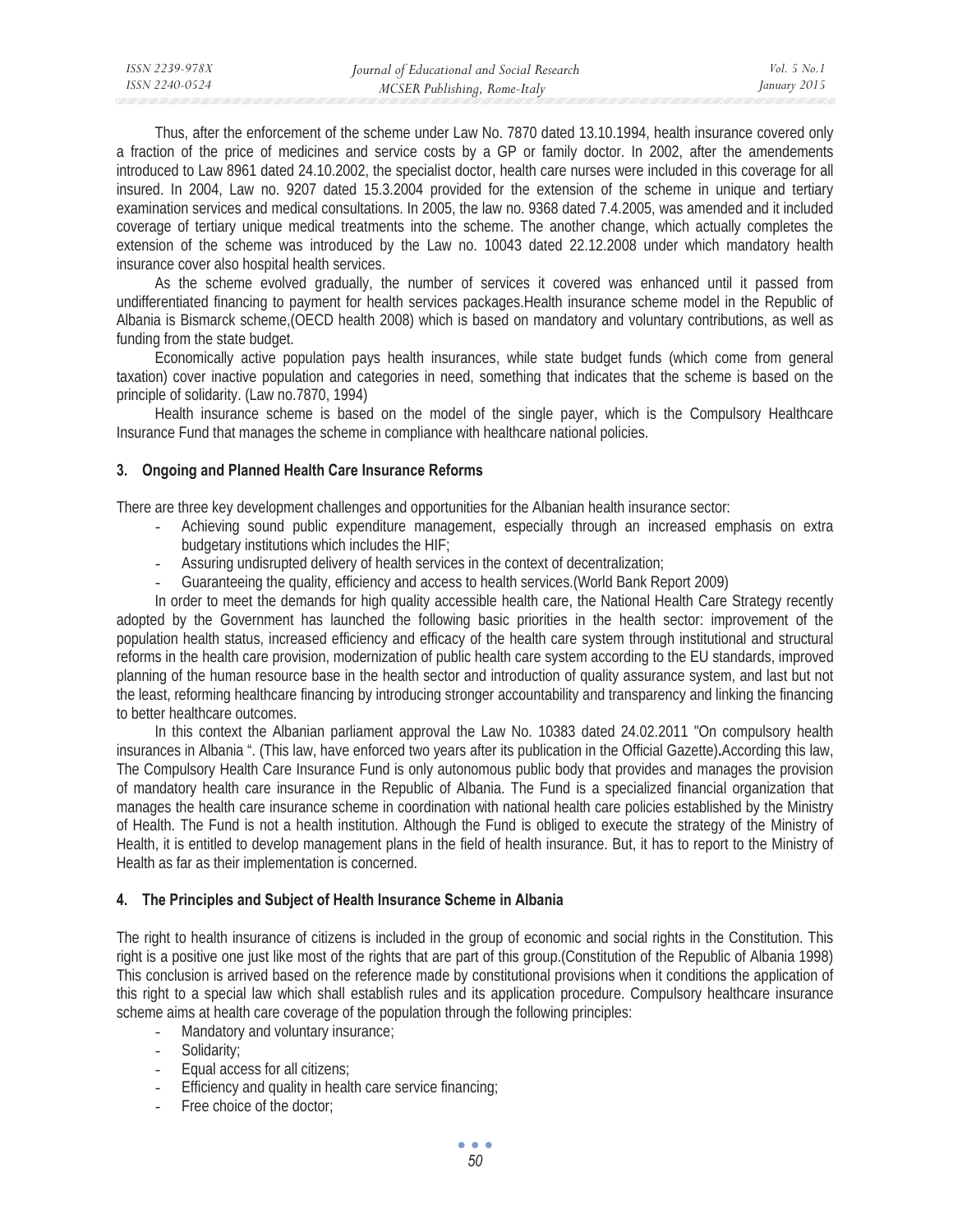Partnership relations between the purchaser, provider and beneficiary

Compulsory healthcare insurance and related contributions payments are mandatory for all economically active persons, residing permanently in Albania as, employees, self-employed persons, unpaid family workers and other economically active persons.

The Compulsory healthcare insurance covers, also, the following categories of economically inactive persons, whose payment of contributions is financed from the State Budget or other sources as provided for in the law:

- Persons who benefit from Social Insurance Institute;
- Persons who receive social assistance or disability payments in accordance with relevant legislation;
- Persons registered as unemployed job seekers in the National Employment
- Service:
- Foreign nationals that are asylum seekers in the Republic of Albania;
- Children under 18 years;
- Pupils and students under the age of 25 years, provided they do not have income from economic activities;
- Categories of persons as defined by special laws.(Law no 10383, 2011)

Persons who are not included in compulsory health care insurance are entitled to voluntarily join the compulsory scheme. Voluntarily insured persons have the same rights and obligations as persons subject to compulsory insurance. Participation in the scheme is based on the payment of contributions. All persons participating in the scheme are considered insures. Health insurance contributions are personal, so it cover only the person who pays or which pays the contribution and not cover their member of families.

#### **5. Benefits of Mandatory Health Care Insurance Scheme**

Albanian nationals and foreigners, who are beneficiary of health care services, benefit a portion of the price of drugs, the primary health care and hospital services.

From a legal perspective, the relevant laws cited above, authorize the Council of Ministers that in all cases of the scheme expansion regulate in detail the specific types of health services to be included in the health insurance scheme according to specifications provided for by law. At the level of primary health care persons must not pay for the visit at the Health Centers,(DCM 857,2006)

The scheme is covering primary care services at health Centre level, including physician visits, examinations, simple diagnostics, referrals to specialized care, and other services available at health Centre level. Outpatient specialist care is also covered regardless of the type of specialist and the underlying health problems, including the referral and a treatment proposal.

For accessing any health benefit covered by Compulsory Health Care Fund (Fund) , insured have to register with a family physician in a health centre, usually in the closest by facility. However, insured are free to choose their family physician. When an applicant shows up at the health centre, GPs revise updated contribution payment and then provide the new insured with a serial number that will form part of the final registration number. Thereafter, insured persons become entitled to benefits when they present the serial number at the Fund branch and receive an individual insurance booklet.

Coverage of unique tertiary examinations, otherwise known as coverage of expensive equipment, which are located in university level hospitals, is regulated in detail with DCM. No. 383, dated 19/06/2004 "On the approval of procedures, fees and the extent of coverage of unique and tertiary service included in health insurance." We mean here the screening services such as scanner, magnetic resonance, coronarographia etc. This Act sets out the conditions and procedures for benefiting. This service will be provided to those insured persons owning the health booklets and observing the recommendation system starting from the family doctor, specialist etc. The Council of Ministers has defined groups of insured persons who receive this health service free of charge and those who receive it through copayment. Thus, children up to 12 years old, totally disabled and war veterans as well as TB and CA patients profit the health service coverage cost at a rate of 100 percent, while other economically active categories are covered at a rate of 90% and 10% are covered by co-payments. The insured person who have not respected referral system pay the full cost.In cases when people are not insured/covered for their health care, there is an another approach according to the level of the health care. At the level of primary health care persons must pay a small fee(8-10€) for the visit at the Health Centers, and pay the full price for all the drugs needed and tertiary unique examinations care levels.(Order Ministry of Health)

At the hospital, unsured persons pay a fee per visit and they also pay a small fee in cases when they need to be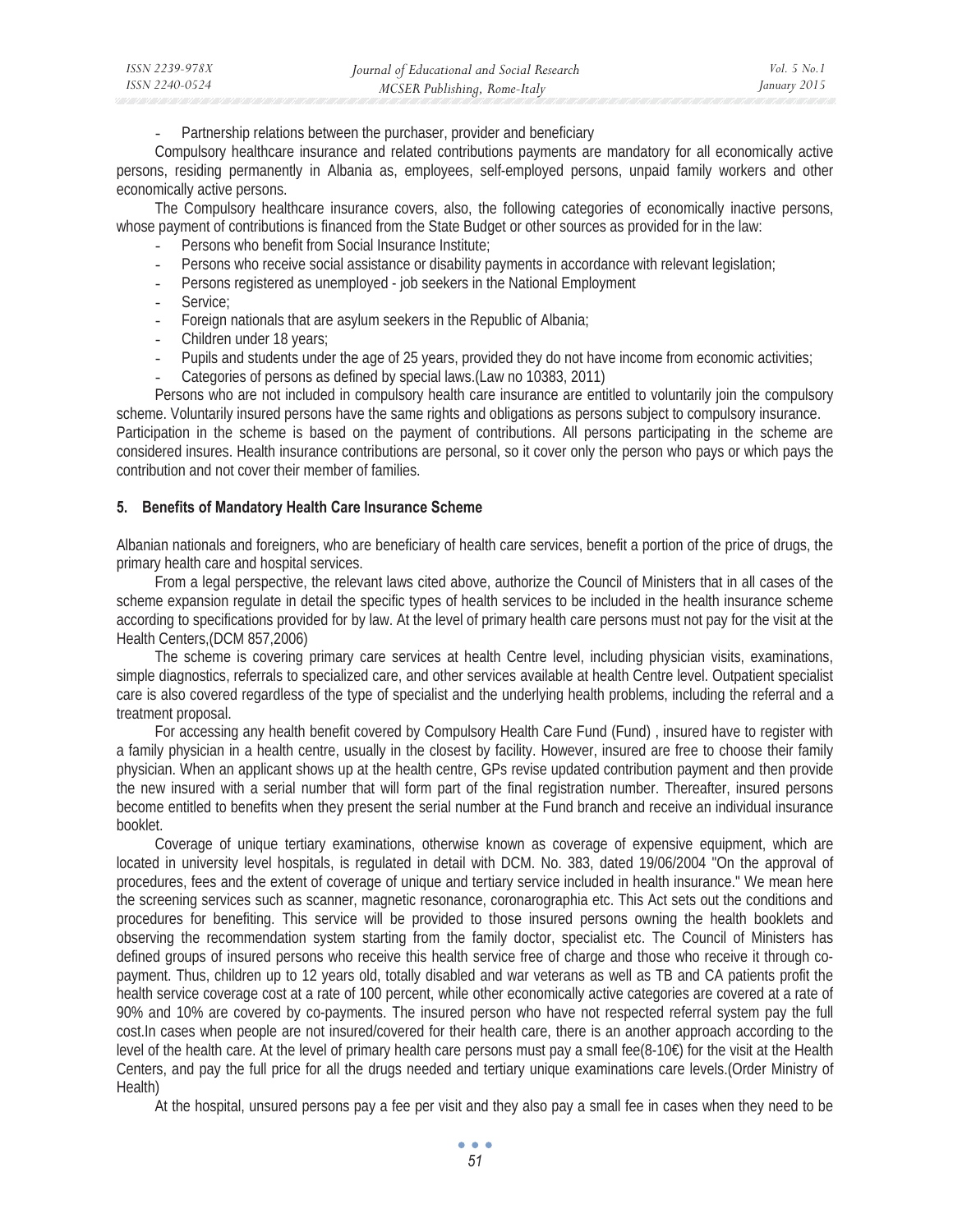hospitalized, but for the cost of the drugs and other expenditures in the hospital the bill is covered by the Compulsory health insurance fund.Medicine benefits are explicitly defined according to the "Fund List of Reimbursed Drugs" containing different categories of medicaments and various options per category. This list is conceived based on the international classification system ATC (anatomic, therapeutic and chemical) and contains 477 drugs. (Annual DCM reimbursement list drugs)This list, which cover a large number of diagnoses and more specifically are oral anti-diabetics; drugs for children with diabetes and hormonal disorders; antithrombotic in vassal surgery, drugs for cardiac therapy, drugs for patients with prostate, drugs for patients with hepatitis, drugs for palliative care etc. The reimbursed drugs price will be covered at a rate of 50 % to 100 %, social categories such as pensioners, full disabled people, children 0-12 months, patients suffering from CA , TB, orphans, blind people will benefit free of charge the first alternative of each drug included in this list. Social categories such as veterans and war invalids benefit 100% free all the drugs in the reimbursable drugs list and those registered in the Republic of Albania.It has to be pointed out that entitlement to benefits is not linked with contribution payment. Having paid the due health insurance contributions does not automatically entitle Albanian citizens to health benefits because access to covered services requires a second active step from enrollees, namely to register with a family physician.

### **6. Registration and Identification of Persons Insured by the Compulsory Health Care Insurance**

The categories of insured persons dividing them by their status into economically active, economically inactive and insured volunteers. Compulsory Healthcare Insurance Fund has began to create the registry of insured people where it records all insured persons in compulsory health care insurance by respective categories. In order that the registration and data for the insurance features per each person are complete, those institutions that are obliged to make registration and deliver data by categories of insurance.(DCM 306, 2014)

Thus, data for economically active persons will be obtained from the General Directorate of Taxation. Data on economically active persons are provided by a range of responsible institutions that represent different groups. So, SII is responsible for providing information on the category of people who benefit from social insurance schemes, as well as the category of self-employed persons in the village and unpaid persons of their family. On the other hand, the State Social Service which is responsible for persons receiving economic aid, the people who benefit payment for disability, blind and orphans etc. provides its respective information.

Data provided from Health Centers, which identify population registered with family doctors, a process that is currently monitored by health insurance structures, are also another important source of information. Persons insured in the compulsory health care insurance scheme will be identified through the Booklet/ Health Card. Booklet / Health Card is a document certifying that the holder is a person insured under law no. 10383, dated 24.02.2011, "On compulsory healthcare insurance in the Republic of Albania", as amended.

## **7. Conclusions**

In the context of health insurance scheme we see that systems are based on financing of health care providers, ambulatory, hospital and pharmacist(rimburesement list drugs).

From this overview of the compulsory insurance scheme health care, we conclude that the right to health insurance as a social-economic right, guaranteed not only by the constitutional provisions but also by specific legislation. Health insurance is a compulsory and universally insurance scheme and as covering all citizens with permanent residence in Albanian. Participation in the scheme is based on the payment of contributions.Compulsory health insurance is based on the contributions of employees, employers, state and other sources for other people, as provided in compulsary health care insurance law, based on the principle of solidarity.Employers, for themselves and their employees, self-employed and unpaid family workers are responsible for the accurate calculation and payment of contributions, under the terms stipulated in the legislation about the collection of compulsory health and social contributions. Voluntary health insurance is paid from the person by his/her own and they bind a contract with the Fund concerning voluntary health insurance.Contributions for persons referred to categories economically nonactive people are paid by the state.All persons participating in the scheme are considered insures. Health insurance contributions are personal, so it cover only the person who pays or which pays the contribution and not cover their member of families.Persons insured in the compulsory health care insurance scheme will be identified through the Booklet/ Health Card.